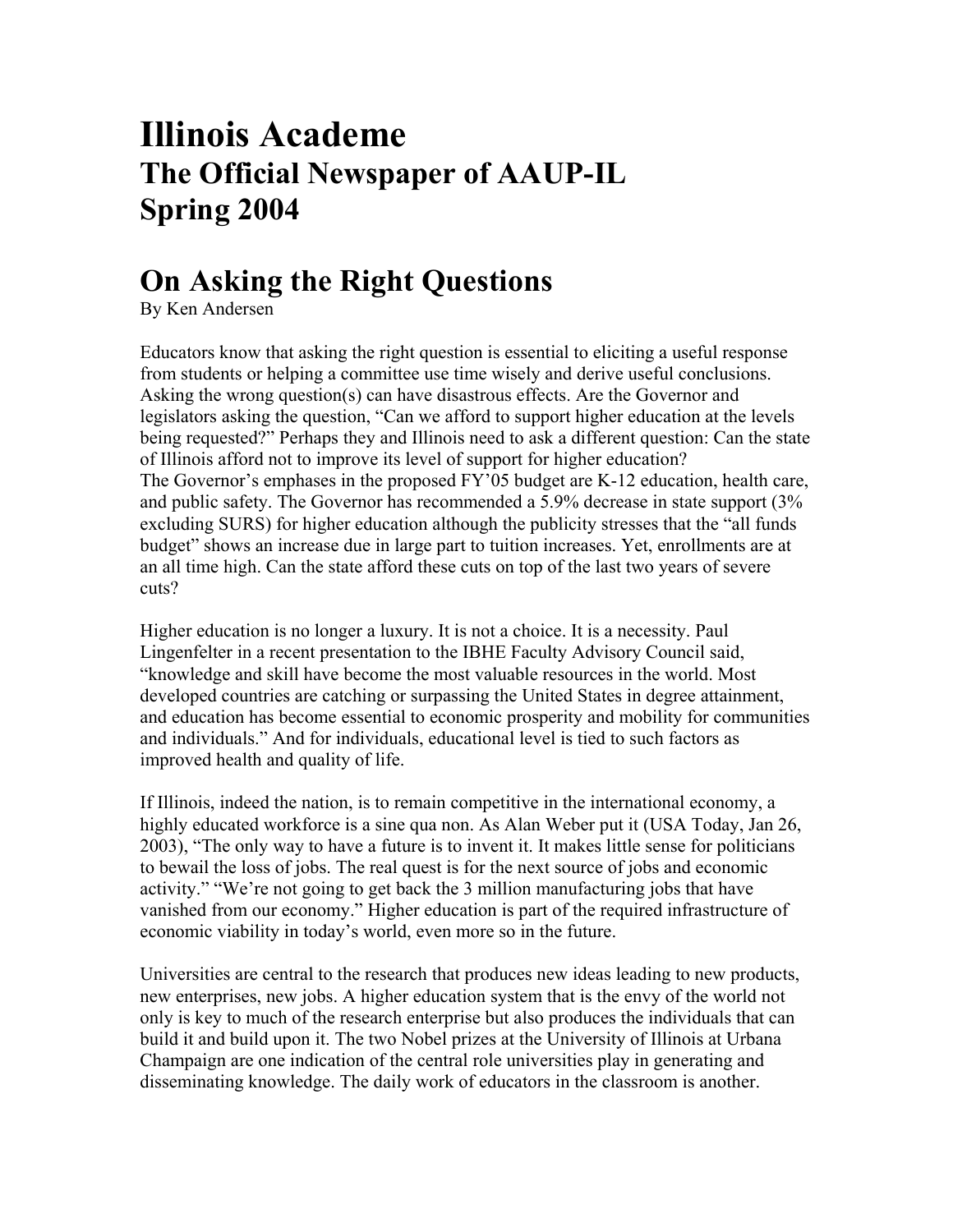Educators at public and private institutions alike face daunting tasks:

· We are being asked to educate a larger and larger portion of the population.

· We are being asked through our institutions to help improve the quality of education provided in our elementary and secondary schools.

· We are being asked to educate a significantly more diverse student body despite a trend of diminishing constant dollar state support.

· We are being asked/told to hold down tuition increases while preparing for continued reduction in state support for higher education in the future.

· We are being asked to find new ways of ensuring access to a quality education at significantly less cost.

· We are being asked to avoid creating a sharply differentiated multiple-tiered system of educational quality within and between public and private education.

As educators we must respond to these challenges. But to respond we must have the support required to ensure that our higher education system does not place our students, our state, our nation at risk economically or politically or risk surrendering the American dream of an enhanced quality of life not just for ourselves but for all.

Ultimately Illinois and the nation must address the issue of a taxation level that does not support the essential shared needs of the state and country. There will always be waste and graft and efforts to eliminate them must be ongoing. But eliminating all waste and graft (defined by any reasonable standard) will not meet our needs. An increase in the state income tax and a reduction in the property tax as a means of supporting K-12 education have long been advocated in Illinois. That shift may depend upon the courts mandating it by ruling the current financing of public elementary and secondary schools illegal or unconstitutional. We may find an upturn in the economy will provide a temporary but not a permanent solution. We might move to a graduated tax in Illinois or alter the levels of the graduated national income tax. We might even consider extending sales taxes beyond goods—a much less dominant element in contemporary society—to services—a much more prominent feature of the information/service economy of the twenty-first century.

Yes, I have come to "understand" that taxes that help "them" are harmful—not just to the economy and to me but to "them" as well—while the taxes that serve my needs are "essential." But one of the responsibilities of being educators is to help people understand the difficulty of defining a "them" in our community and understanding the breadth of my "needs" in a complex society.

Further, I remember Hume's unhappy dictum (freely restated) that as human beings we underweight the long-term future and overvalue the short-term present. We and our legislators too rarely give proper weight to the long term. But one of the responsibilities of being educators is to value the long term and to demonstrate the necessity of weighting it more heavily than humans are wont to do.

Have the cuts in support of higher education including state scholarship support for students significantly and negatively impacted Illinois higher education? What is your experience in your classroom?